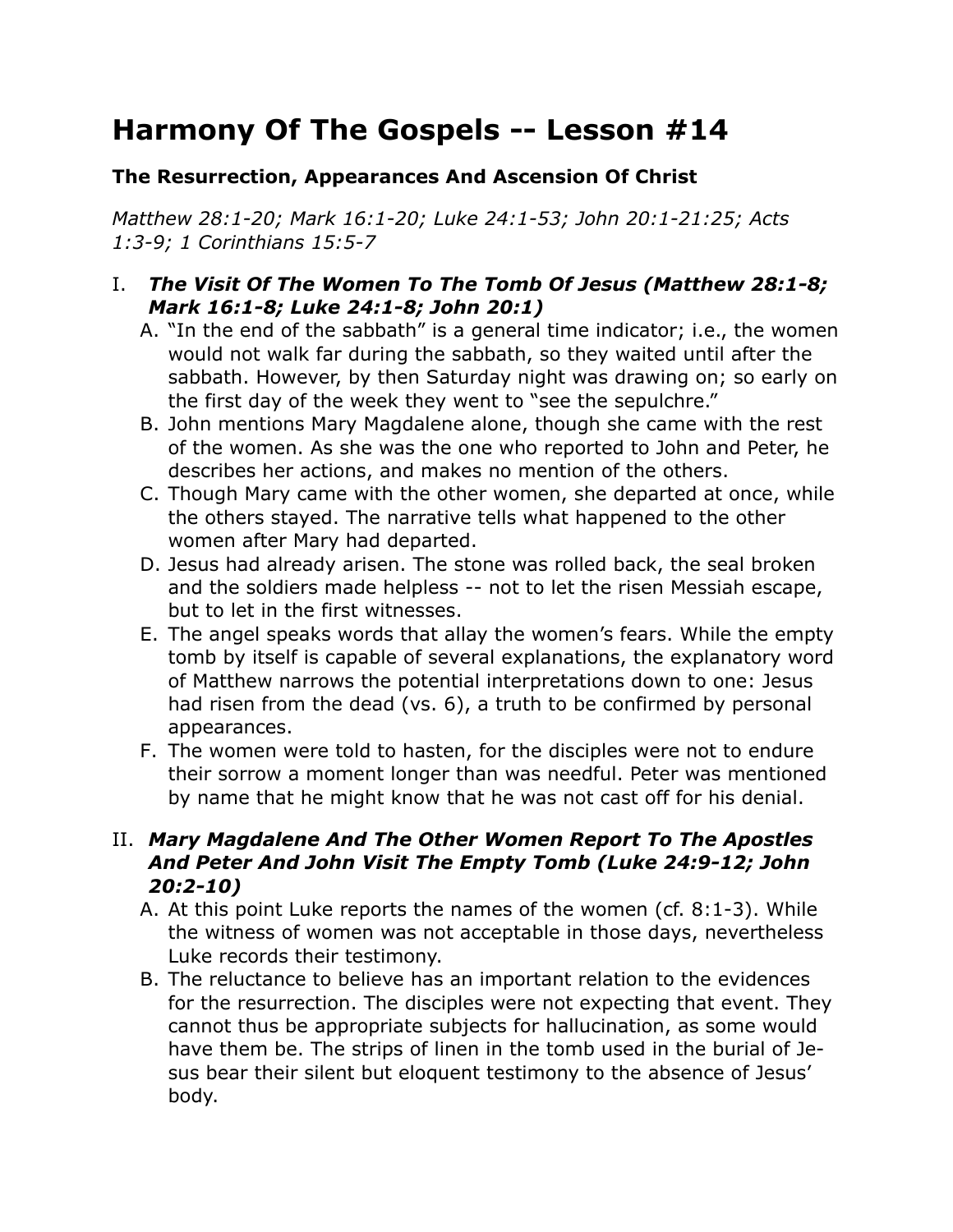- C. John shows that he and Peter started for the tomb as soon as they received the message of Mary Magdalene, but Luke is less exact, blending her message with that of the other women. The quick response of Peter and John shows that the disciples were not responsible for removing the body. Had they been aware of an official removal, or had some of their own number been involved in a conspiracy, they would not have been so concerned.
- D. Peter must have been wondering why the graveclothes were left in position if the body had been stolen. A robber would not have left them in good order. He would have stripped the body completely, leaving the clothing in a disorderly heap; or he would have taken the body, graveclothes and all.
- E. Assured that the grave was now empty, and emboldened by the example of Peter, John now entered it, and as he looked upon the empty tomb, the truth flashed upon his mind that Jesus Himself had removed the bandages, and had Himself departed from the tomb as the firstborn from the dead.

#### III. *The Appearance Of Jesus To Mary Magdalene And The Message To The Disciples (Mark 16:9-11; John 20:11-18)*

- A. Mary carried out the command of the angel given in Mark 16:7. She found the disciples in a state of mourning (vs. 10) -- but not for long. Her witness to them was that Jesus was alive, and she knew it to be so because she had seen Him. Mark particularly emphasizes the unbelief of the disciples. The reluctance of the disciples to believe her is certainly understandable (vs. 11; cf. Matthew 28:17; Luke 24:11).
- B. Mary Magdalene had returned to the tomb and stood outside, wailing for the loss of Jesus. Upon looking into the tomb, she saw two figures in white seated on the shelf where the body of Jesus had been lying, one at the foot and the other at the head.
- C. Before the angels can speak the glad news to Mary, Jesus Himself becomes His own messenger. As Mary turned back toward the outside of the tomb, she saw a person standing there whom she took for the keeper of the garden. She was aware of His presence, but paid scant attention to Him because of her overwhelming concern for the body of Jesus.
- D. In reply to her action, Jesus said, "Touch me not." He was not refusing to be touched but was making clear that she did not need to detain Him, for He had not yet ascended to the Father. He planned to remain with the disciples for a little while; she need not fear that He would vanish immediately. Ultimately He would return to God, and He urged her to tell the disciples that He would do so.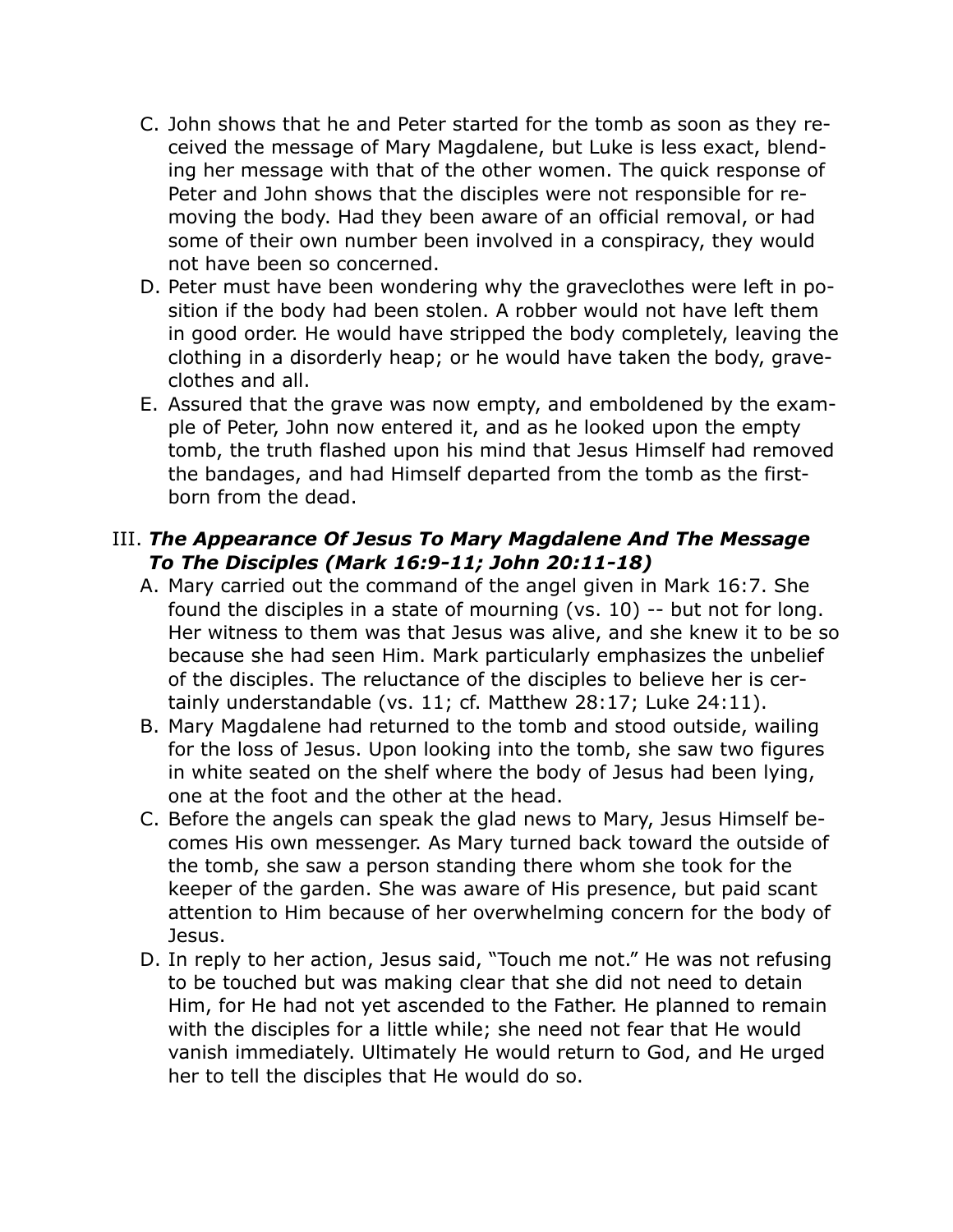#### IV. *The Appearance Of Jesus To The Other Women (Matthew 28:9-10)*

- A. This appearance of Jesus came after the women had reported the angel's message to the disciples (Luke 24:9-11). On this second appearance, Jesus gave the women essentially the same directions that the angel had delivered in Matthew 28:7.
- B. The delay of the women due to the worshiping of the Lord was permitted them, but was denied to Mary. This probably explains why she became the first messenger, though the other women were first to leave the tomb.
- C. "Brethren" probably does not refer only to the eleven but to all those attached to His cause who were then in Jerusalem, most of whom had followed Him from Galilee to Jerusalem as His "disciples."

# V. *Some Of The Guard Report To The Jewish Rulers (Matthew 28:11-15)*

- A. While Joanna and the group of women with her were on their way to tell the apostles that they had seen Jesus, the guard came into the city.
- B. This was evidently not a full, but a select, council of the Sanhedrin. They willfully shut their eyes to the fact that Jesus had risen, and proceeded to purchase a lie to conceal the truth.
- C. The self-contradictory nature of the account they were to circulate (as if a sleeping soldier would know what had happened, or that all would have been sleeping at once, or that Roman soldiers would incriminate themselves in this way) makes its acceptance incredible.
- D. The words seem to indicate that it was published more largely than simply within the walls of Jerusalem. In his dialogue with Trypho, which was written about A.D. 170, Justin Martyr says that the Jews dispersed the story by means of special messengers sent to every country. The fear which they expressed to Pilate in Matthew 27:64 lends credibility to this statement.

## VI. *The Appearance To The Disciples On The Road To Emmaus (Mark 16:12-13; Luke 24:13-32)*

- A. Emmaus was probably around seven miles to the northwest of Jerusalem. Jesus Himself restrained their vision, that, unlike John (John 20:8-9), they might see the resurrection of Jesus in the scriptures before they saw it in reality.
- B. The event of the death of Jesus was so well known that these two men could not understand how even a casual visitor in the city would not have heard of it. To Cleopas, redeeming Israel meant freeing the na-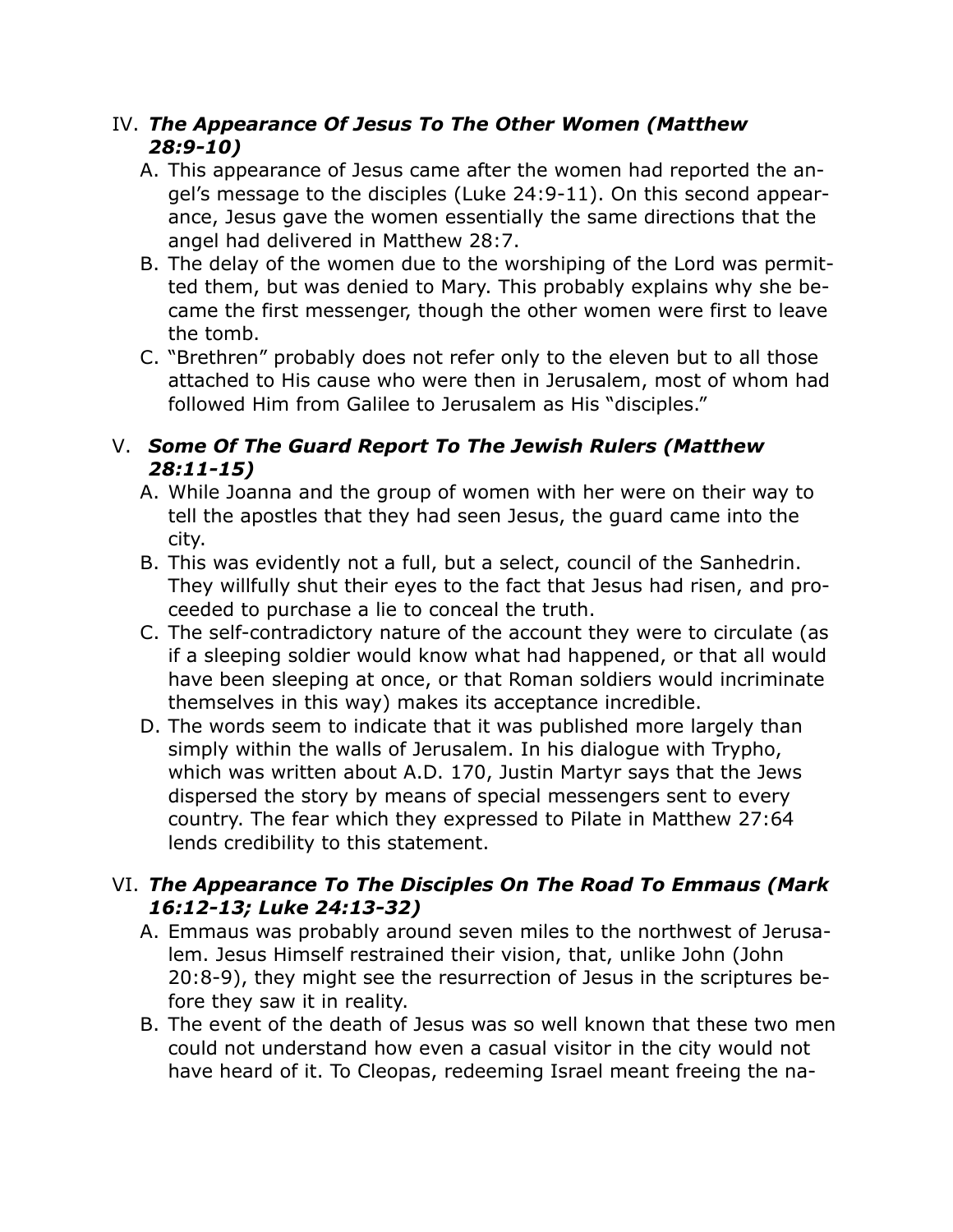tion from the Roman yoke. They had not come into the full realization of His deity.

- C. The bewilderment of the disciples was increased by the report of the women. They could not very well deny the truth of the report; yet there was no positive evidence of resuscitation.
- D. Jesus intimated that the events of the past week should have been no surprise to them. The Messiah would logically be expected to suffer and to enter into glory, for the Old Testament had foreshadowed it. From the first of Genesis to the last of Zechariah there were scattered prophecies of the coming Messiah.
- E. While He was breaking the bread to supply their bodies He opened their eyes and revealed to them that it was He also who had been feeding their hungry hearts with the truth and consolation of the divine word. They admitted to each other that the joy of beholding the risen Lord was the consummation of a joy already begun through a right understanding of the truth contained in scripture.

## VII.*The Report Of The Two Disciples And The News Of The Appearance To Peter (Luke 24:33-35; 1 Corinthians 15:5)*

- A. Their news was too precious to keep and they could not keep still until the disciples in Jerusalem knew it. They proclaimed the reality of the resurrection; it was not a hallucination of the women. The two disciples especially spoke of recognizing Jesus when He broke bread with them.
- B. Their journey to Emmaus may have been a sample of the dispersion that would have taken place had not the disciples been held together in Jerusalem by the hope of further appearances of Christ.
- C. No record of the appearance of Jesus to Peter has been preserved, except one allusion in 1 Corinthians 15:5. Paul's reference to the appearance to Peter may have been influenced by the presence of a party devoted to Peter in Corinth. If such was the case, Paul's statement may have reminded this group that Peter also preached the bodily resurrection of Jesus.

#### VIII.*The Appearance To The Disciples With Thomas Absent (Mark 16:14; Luke 24:36-43; John 20:19-25)*

A. The third episode came in the evening of the first day. John does not cite the appearances to Simon and to the travelers on the road to Emmaus. This appearance came to the collective group in order to allay their fears. The appearance of Jesus in the room resulted in both amazement and fear. The implication is clear that Jesus was not impeded by locked doors.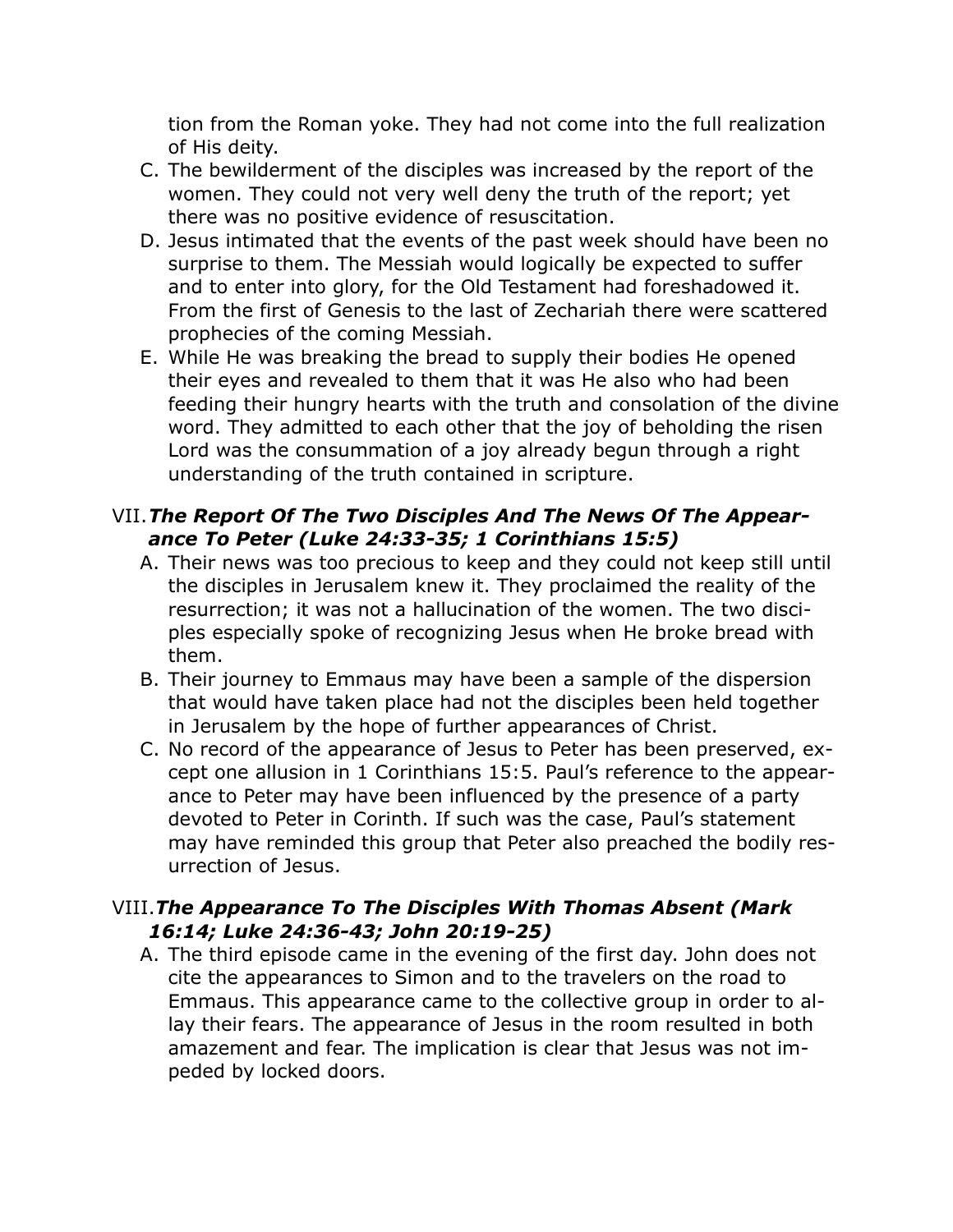- B. "As my Father hath sent me," He said, "even so send I you." He had come into the world to fulfill the Father's purpose: to speak His words, to do His works and to lay down His life for our salvation; now He expected them to continue His work in His absence by delivering His message (John 15:27), doing greater works than He had done (John 14:12) and giving their lives in His service.
- C. His hands, feet and side not only showed that He was not a disembodied spirit, but they served to identify His body with that which they had seen crucified, and hence the person who now spoke was the Jesus whom they had known and lost.
- D. Symbolic of the baptism which they were to receive at Pentecost, He breathes upon them, and, having symbolically qualified them, He commissions them to forgive or retain sin, which is the subject matter of the New Testament.
- E. Thomas is singled out for special treatment because his confession provides a climactic illustration of the triumph of belief. In spite of the repeated assurances of his colleagues that Jesus had risen, Thomas was obstinate. So certain was he of the death of Jesus that he insisted he would not believe unless he could actually touch Jesus' body. Thomas would be satisfied by nothing less than material evidence. His skepticism is testimony to the fact that the resurrection appearances were not illusions induced by wishful thinking.

#### IX. *The Appearance To The Disciples With Thomas Present (John 20:26-31; 1 Corinthians 15:5)*

- A. Jesus did not immediately upbraid him for his doubts, but He challenged him to perform the test that he had suggested. This is the first confession of Christ as God. It should be said in Thomas' favor that if his doubts were the heaviest, his confession of faith was the fullest. He had more doubts as to the resurrection because it meant more to him; it meant that Jesus was God Himself.
- B. While rejoicing in the belief of Thomas, Jesus pronounced a beatitude upon the countless number of believers in His resurrection who were not witnesses of it.
- C. Starting with the proposition that Jesus, as the Word, was God, he comes here to the climax of Thomas' confession that Jesus is God, and the beatitude of Jesus upon those of a like faith. He then declares that he has written his book that men might have his faith, and the eternal life to which it leads.
- D. This conclusion ties together the three persistent themes of the gospel: the "signs" that demonstrate Christ's nature and power; the response of "belief" that is exemplified in the crises and growth in the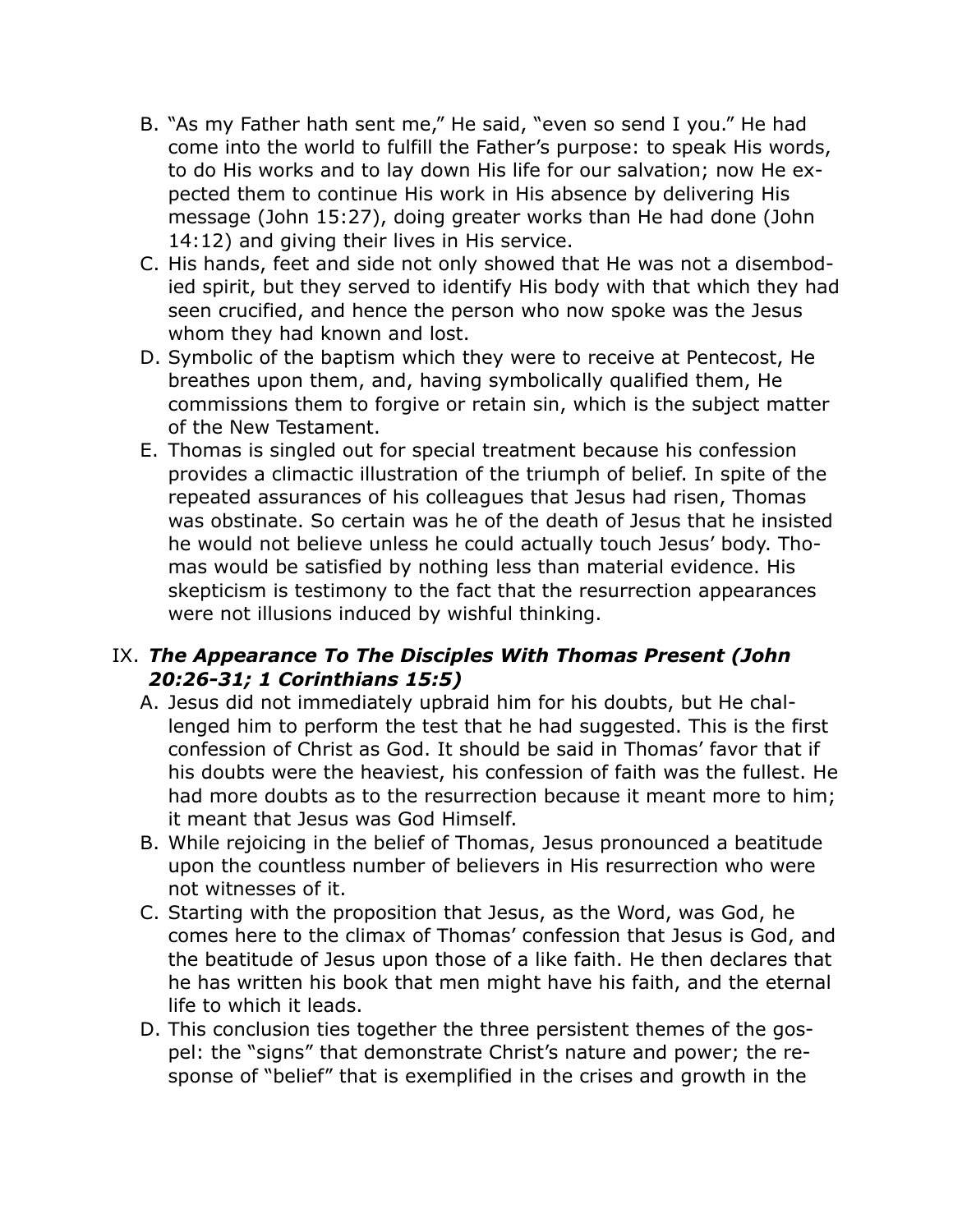lives of the disciples; and the new "life" that is found in the relationship with Christ.

# X. *The Appearance To Seven Disciples Beside The Sea Of Galilee (John 21:1-25)*

- A. John is the only New Testament writer to use the name "Sea of Tiberias" for the Sea of Galilee. The movements of large bodies of fish in the waters of Galilee are frequently visible to one standing on the shore. If a stranger saw fish upon the right side of the boat, the disciples would readily obey his command, without suspecting who it was that gave it.
- B. "The disciple whom Jesus loved" was the first one to recognize the mysterious stranger on the shore as none other than the Lord Jesus Himself. Peter's quick reaction revealed his real feeling toward Jesus. John tells us the exact number of the fishes to show the magnitude of the miracle, both as to the catch and as to the unbroken nets.
- C. This was Christ's seventh appearance, but His third appearance to a group of disciples, and the third appearance witnessed by John.
- D. Jesus now embarks in a discussion with Peter that has been the cause of much debate. The first two questions of Jesus use *agape* while the third question uses *phileo*. In all three of Peter's responses, he uses the term *phileo*, leading some to conclude that Peter is only pledging a lesser form of brotherly affection instead of a deep, caring love. However, this distinction is unlikely. The three affirmations of Peter's love for the Lord reminds one of his three denials of Jesus.
- E. The words of Jesus predicted Peter's career: a new responsibility, a new danger and a violent death. Jesus placed Peter in a category with Himself -- a life spent for God and ultimately sacrificed to glorify God (cf. John 12:27-32; 13:31).
- F. Peter's question concerning John reflects curiosity and possibly uneasiness. Peter had been given an important commission, but what would his friend be expected to do? Would he share equally in both the responsibilities and the perils of the same task? His reply indicated that even if he intended that John should outlive Peter, Peter's main concern should not be a comparison of his lot with that of his friend; rather, Peter's concern should be the fulfillment of Jesus' purpose.

## XI. *The Appearance To The Disciples On Mountain In Galilee With A First Commission (Matthew 28:16-20; Mark 16:15-20)*

A. These final verses of this gospel recapitulate many of Matthew's themes, tying up several loose ends. Matthew does not record any other appearance of Jesus to His apostles, so it seems reasonable to think that he includes the doubts of Thomas in his comments. The re-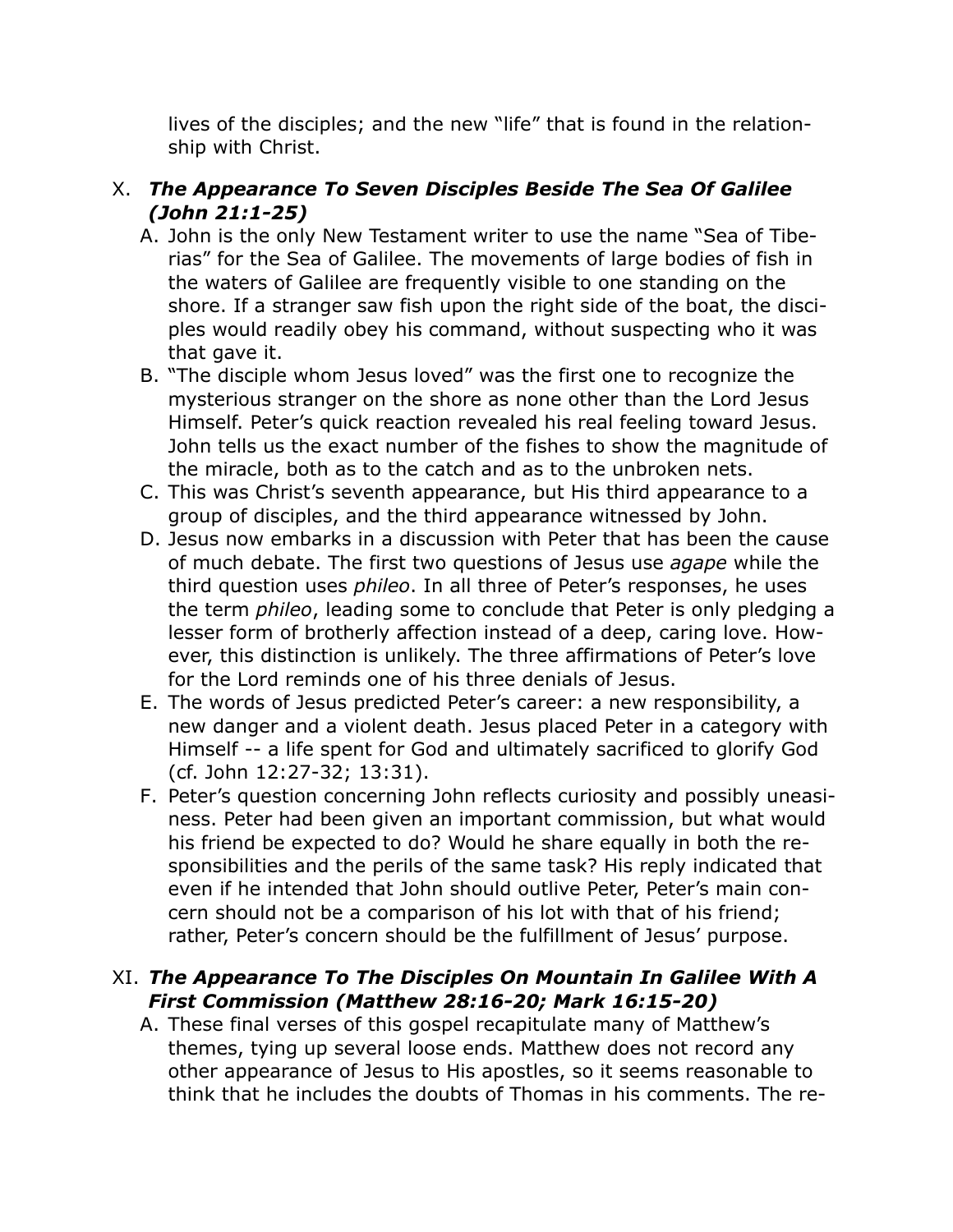buke Jesus gave His disciples here is particularly severe -- more severe, in fact, than any other rebuke elsewhere in the gospels.

- B. The word "authority" means all the right of absolute authority, and all the force of absolute power. Jesus utters a very transcendent claim. Realizing His authority, His disciples should be eager to go forth and baptize in the name of the Father, the Son and the Holy Spirit.
- C. Belief and baptism are so closely associated that they are conceived of as virtually a single act. When both occur, the result is salvation. We are brought into a divine relationship with God. Refusal to believe results in judgment. One of the primary themes of this entire section (vss. 9-20) is the importance of belief and the sinfulness of unbelief.
- D. The book of Acts gives examples of each one of these signs except the fourth, and although we have no record of a disciple escaping the effects of drinking poison, there is little doubt that in many persecutions such cases did occur.
- E. The promise in Matthew 28:20 is not a promise of mere companionship, but of full sympathy and support (Isaiah 43:2; Exodus 33:15; Joshua 1:5). The duration of this promise shows that it is intended for all disciples.
- F. "After the Lord had spoken unto them" in Mark 16:19 may refer to vss. 15-18 or to some other occasion. The ascension had been predicted by Jesus (cf. Mark 14:7) and was witnessed by the apostles (cf. Acts 1:9); his sitting at God's right hand was a matter of faith but firmly believed and preached in the early church (cf. Acts 2:33-35; 7:56). There is nothing like vs. 20 in any of the gospels. It sounds more like a summary statement from the book of Acts of the activities of the apostles.

# XII.*The Appearance To About Five Hundred Brethren (1 Corinthians 15:6)*

- A. The reference to "the greater part" who "remain unto this present" has immense apologetic value. The resurrection was undisputed, so far as we know, twenty-five years later!
- B. To imagine that as many as five hundred of His disciples would gather to see the risen Lord is not difficult. If the appearance recorded in Matthew 28:7, 10, 16-20 is not the one to which Paul was referring, this resurrection appearance is not mentioned elsewhere in the New Testament.

## XIII.*The Appearance To James The Brother Of Jesus (1 Corinthians 15:7)*

A. The James referred to by Paul is unquestionably the Lord's brother. We do not know when this appearance took place. It is mentioned in the apocryphal work *The Gospel According To The Hebrews*.